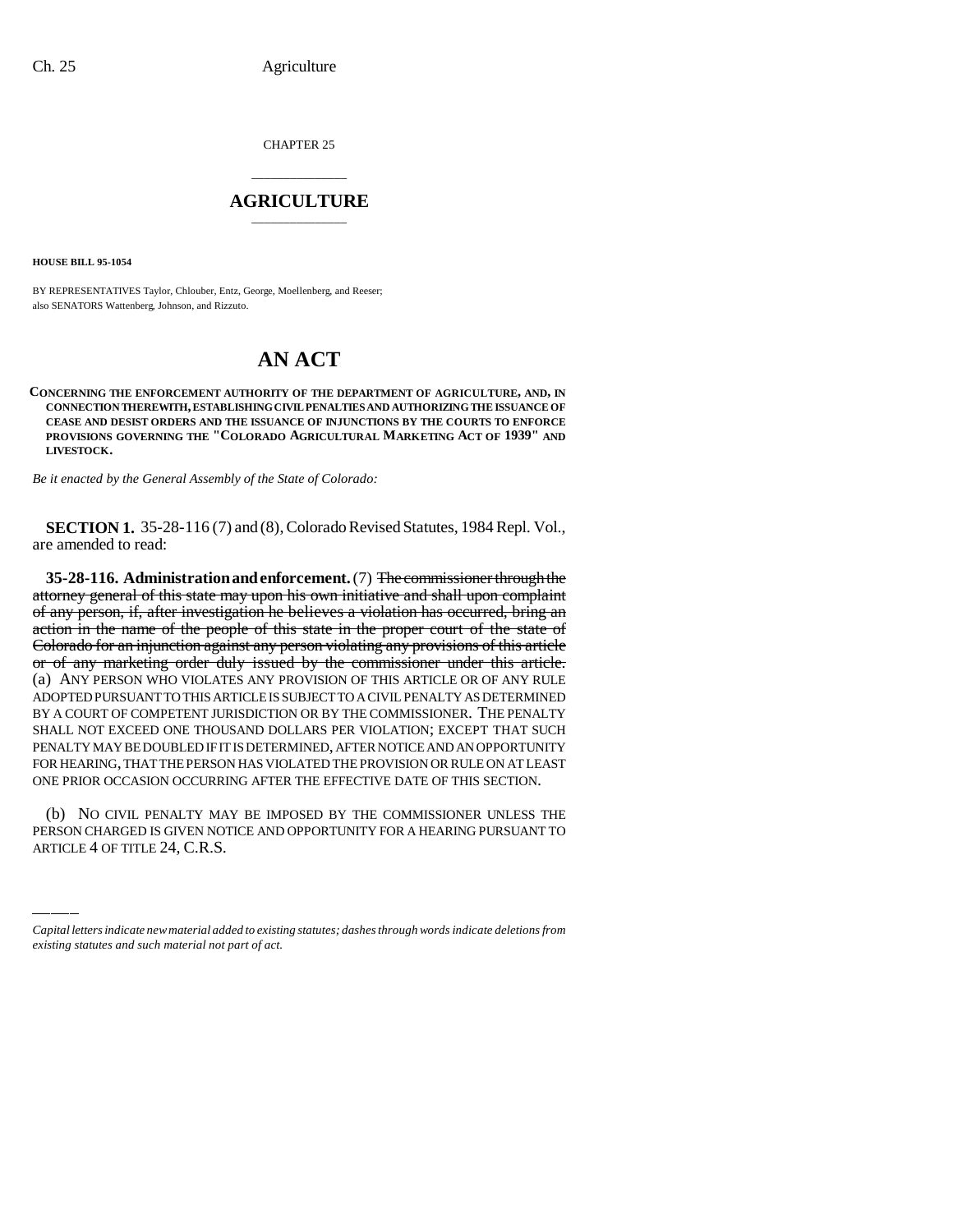### Agriculture Ch. 25

(c) IF THE COMMISSIONER IS UNABLE TO COLLECT THE CIVIL PENALTY, OR IF ANY PERSON FAILS TO PAY ALL OR A SET PORTION OF THE CIVIL PENALTY AS DETERMINED BY THE COMMISSIONER, THE COMMISSIONER MAY BRING SUIT TO RECOVER SUCH AMOUNT PLUS COSTS AND ATTORNEY FEES BY ACTION IN ANY COURT OF COMPETENT JURISDICTION.

(d) BEFORE IMPOSING ANY CIVIL PENALTY, THE COURT OR THE COMMISSIONER MAY CONSIDER THE EFFECT OF SUCH PENALTY ON THE PERSON CHARGED.

(e) ALL PENALTIES COLLECTED PURSUANT TO THIS SECTION SHALL BE TRANSMITTED TO THE GENERAL FUND.

(8) The court may issue a temporary restraining order and preliminary injunction as in other actions for injunctive relief and upon trial of such action, and if judgment is in favor of plaintiff, the court shall permanently enjoin the defendant from further violations. (a) THE COMMISSIONER SHALL ENFORCE THE PROVISIONS OF THIS ARTICLE.

(b) WHENEVER THE COMMISSIONER HAS REASONABLE CAUSE TO BELIEVE A VIOLATION OF ANY PROVISION OF THIS ARTICLE OR ANY RULE MADE PURSUANT TO THIS ARTICLE HAS OCCURRED AND IMMEDIATE ENFORCEMENT IS DEEMED NECESSARY, THE COMMISSIONER MAY ISSUE AN ORDER REQUIRING ANY PERSON TO CEASE AND DESIST FROM SUCH VIOLATION. SUCH CEASE AND DESIST ORDER SHALL SET FORTH THE PROVISIONS ALLEGED TO HAVE BEEN VIOLATED, THE FACTS ALLEGED TO HAVE CONSTITUTED THE VIOLATION, AND THE REQUIREMENT THAT ALL ACTIONS CEASE IMMEDIATELY. AT ANY TIME AFTER SERVICE OF THE ORDER TO CEASE AND DESIST, THE PERSON MAY REQUEST A PROMPT HEARING TO DETERMINE WHETHER OR NOT SUCH VIOLATION HAS OCCURRED. SUCH HEARING SHALL BE CONDUCTED PURSUANT TO THE PROVISIONS OF ARTICLE 4 OF TITLE 24, C.R.S., AND SHALL BE DETERMINED PROMPTLY.

(c) WHENEVER THE COMMISSIONER POSSESSES EVIDENCE SATISFACTORY TO THE COMMISSIONER THAT ANY PERSON HAS ENGAGED OR IS ABOUT TO ENGAGE IN ANY ACT OR PRACTICE CONSTITUTING A VIOLATION OF ANY PROVISION OF THIS ARTICLE OR OF ANY RULE ADOPTED UNDER THIS ARTICLE, THE COMMISSIONER MAY APPLY TO A COURT OF COMPETENT JURISDICTION TO TEMPORARILY OR PERMANENTLY RESTRAIN OR ENJOIN THE ACT OR PRACTICE IN QUESTION AND TO ENFORCE COMPLIANCE WITH THIS ARTICLE OR ANY RULE OR ORDER UNDER THIS ARTICLE. IN ANY SUCH ACTION, THE COMMISSIONER SHALL NOT BE REQUIRED TO PLEAD OR PROVE IRREPARABLE INJURY OR THE INADEQUACY OF THE REMEDY AT LAW. UNDER NO CIRCUMSTANCES SHALL THE COURT REQUIRE THE COMMISSIONER TO POST A BOND.

**SECTION 2.** Article 50 of title 35, Colorado Revised Statutes, 1984 Repl. Vol., as amended, is amended BY THE ADDITION OF THE FOLLOWING NEW SECTIONS to read:

**35-50-145.1. Civil penalties.** (1) ANY PERSON WHO VIOLATES ANY PROVISION OF THIS ARTICLE EXCEPT SECTION 35-50-110, OR ANY RULE ADOPTED PURSUANT TO THIS ARTICLE EXCEPT A RULE ADOPTED PURSUANT TO SECTION 35-50-110, IS SUBJECT TO A CIVIL PENALTY AS DETERMINED BY A COURT OF COMPETENT JURISDICTION OR BY THE COMMISSION OR THE COMMISSION'S DESIGNEE. THE PENALTY SHALL NOT EXCEED ONE THOUSAND DOLLARS PER VIOLATION; EXCEPT THAT SUCH PENALTY MAY BE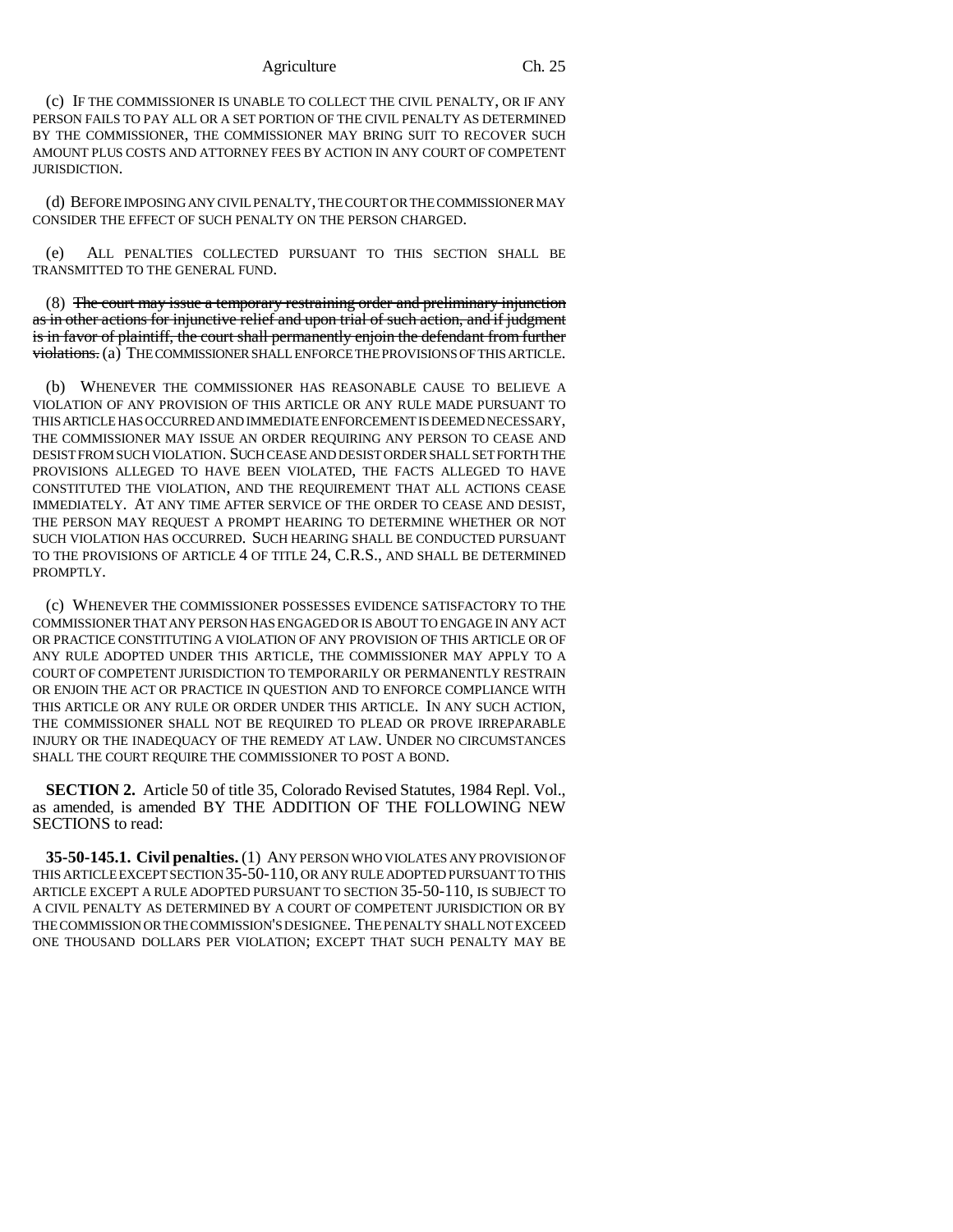### Ch. 25 Agriculture

DOUBLED IF IT IS DETERMINED, AFTER NOTICE AND AN OPPORTUNITY FOR HEARING, THAT THE PERSON HAS VIOLATED THE PROVISION OR RULE ON AT LEAST ONE PRIOR OCCASION OCCURRING AFTER THE EFFECTIVE DATE OF THIS SECTION.

(2) NO CIVIL PENALTY MAY BE IMPOSED BY THE COMMISSION OR ITS DESIGNEE UNLESS THE PERSON CHARGED IS GIVEN NOTICE AND OPPORTUNITY FOR A HEARING PURSUANT TO ARTICLE 4 OF TITLE 24, C.R.S.

(3) IF THE COMMISSION OR ITS DESIGNEE IS UNABLE TO COLLECT THE CIVIL PENALTY, OR IF ANY PERSON FAILS TO PAY ALL OR A SET PORTION OF THE CIVIL PENALTY AS DETERMINED BY THE COMMISSION OR ITS DESIGNEE, THE COMMISSION MAY BRING SUIT TO RECOVER SUCH AMOUNT PLUS COSTS AND ATTORNEY FEES BY ACTION IN ANY COURT OF COMPETENT JURISDICTION.

(4) BEFORE IMPOSING ANY CIVIL PENALTY, THE COURT, THE COMMISSION, OR THE COMMISSION'S DESIGNEE MAY CONSIDER THE EFFECT OF SUCH PENALTY ON THE PERSON CHARGED.

(5) ALL PENALTIES COLLECTED PURSUANT TO THIS SECTION SHALL BE TRANSMITTED TO THE GENERAL FUND.

**35-50-145.2. Enforcement.** (1) THE COMMISSION OR ITS DESIGNEE SHALL ENFORCE THE PROVISIONS OF THIS ARTICLE.

(2) WHENEVER THE COMMISSION OR ITS DESIGNEE HAS REASONABLE CAUSE TO BELIEVE A VIOLATION OF ANY PROVISION OF THIS ARTICLE OR ANY RULE MADE PURSUANT TO THIS ARTICLE HAS OCCURRED AND IMMEDIATE ENFORCEMENT IS DEEMED NECESSARY, SAID COMMISSION OR DESIGNEE MAY ISSUE AN ORDER REQUIRING ANY PERSON TO CEASE AND DESIST FROM SUCH VIOLATION. SUCH CEASE AND DESIST ORDER SHALL SET FORTH THE PROVISIONS ALLEGED TO HAVE BEEN VIOLATED, THE FACTS ALLEGED TO HAVE CONSTITUTED THE VIOLATION, AND THE REQUIREMENT THAT ALL ACTIONS CEASE IMMEDIATELY. AT ANY TIME AFTER SERVICE OF THE ORDER TO CEASE AND DESIST, THE PERSON MAY REQUEST A PROMPT HEARING TO DETERMINE WHETHER OR NOT SUCH VIOLATION HAS OCCURRED. SUCH HEARING SHALL BE CONDUCTED PURSUANT TO THE PROVISIONS OF ARTICLE 4 OF TITLE 24, C.R.S., AND SHALL BE DETERMINED PROMPTLY.

(3) WHENEVER THE COMMISSION OR ITS DESIGNEE POSSESSES SATISFACTORY EVIDENCE THAT ANY PERSON HAS ENGAGED OR IS ABOUT TO ENGAGE IN ANY ACT OR PRACTICE CONSTITUTING A VIOLATION OF ANY PROVISION OF THIS ARTICLE OR OF ANY RULE ADOPTED UNDER THIS ARTICLE, THE COMMISSION OR ITS DESIGNEE MAY APPLY TO ANY COURT OF COMPETENT JURISDICTION TO TEMPORARILY OR PERMANENTLY RESTRAIN OR ENJOIN THE ACT OR PRACTICE IN QUESTION AND TO ENFORCE COMPLIANCE WITH THIS ARTICLE OR ANY RULE OR ORDER UNDER THIS ARTICLE. IN ANY SUCH ACTION, THE COMMISSION OR ITS DESIGNEE SHALL NOT BE REQUIRED TO PLEAD OR PROVE IRREPARABLE INJURY OR THE INADEQUACY OF THE REMEDY AT LAW. UNDER NO CIRCUMSTANCES SHALL THE COURT REQUIRE THE COMMISSION OR ITS DESIGNEE TO POST A BOND.

**SECTION 3.** Article 51 of title 35, Colorado Revised Statutes, 1984 Repl. Vol., is amended BY THE ADDITION OF THE FOLLOWING NEW SECTIONS to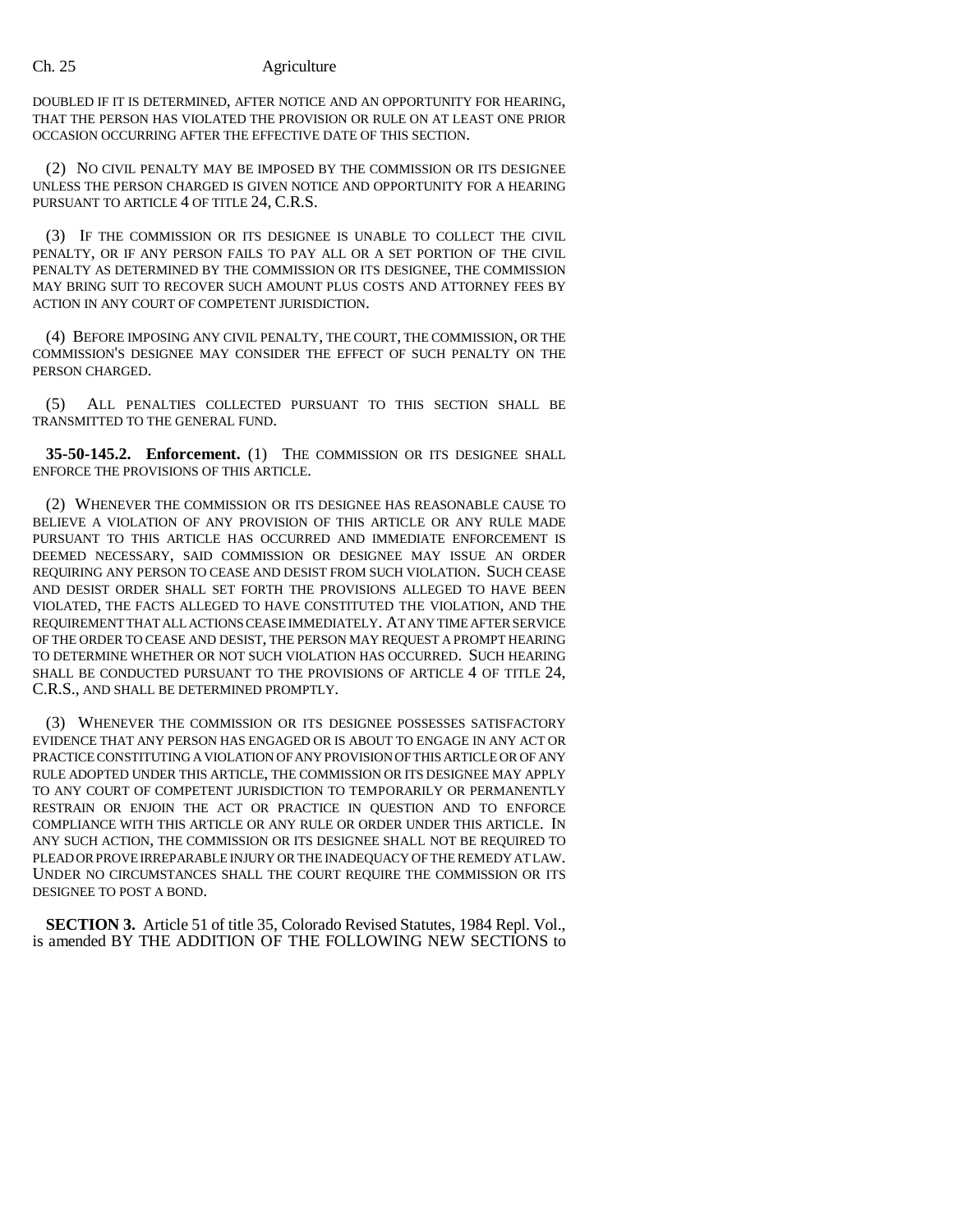read:

**35-51-103. Civil penalties.** (1) ANY PERSON WHO VIOLATES ANY PROVISION OF THIS ARTICLE OR OF ANY RULE ADOPTED PURSUANT TO THIS ARTICLE IS SUBJECT TO A CIVIL PENALTY AS DETERMINED BY A COURT OF COMPETENT JURISDICTION OR THE COMMISSIONER. THE PENALTY SHALL NOT EXCEED ONE THOUSAND DOLLARS PER VIOLATION; EXCEPT THAT SUCH PENALTY MAY BE DOUBLED IF IT IS DETERMINED, AFTER NOTICE AND AN OPPORTUNITY FOR HEARING, THAT THE PERSON HAS VIOLATED THE PROVISION OR RULE ON AT LEAST ONE PRIOR OCCASION OCCURRING AFTER THE EFFECTIVE DATE OF THIS SECTION.

(2) NO CIVIL PENALTY MAY BE IMPOSED BY THE COMMISSIONER UNLESS THE PERSON CHARGED IS GIVEN NOTICE AND OPPORTUNITY FOR A HEARING PURSUANT TO ARTICLE 4 OF TITLE 24, C.R.S.

(3) IF THE COMMISSIONER IS UNABLE TO COLLECT THE CIVIL PENALTY, OR IF ANY PERSON FAILS TO PAY ALL OR A SET PORTION OF THE CIVIL PENALTY AS DETERMINED BY THE COMMISSIONER, THE COMMISSIONER MAY BRING SUIT TO RECOVER SUCH AMOUNT PLUS COSTS AND ATTORNEY FEES BY ACTION IN ANY COURT OF COMPETENT JURISDICTION.

(4) BEFORE IMPOSING ANY CIVIL PENALTY, THE COURT OR THE COMMISSIONER MAY CONSIDER THE EFFECT OF SUCH PENALTY ON THE PERSON CHARGED.

(5) ALL PENALTIES COLLECTED PURSUANT TO THIS SECTION SHALL BE TRANSMITTED TO THE GENERAL FUND.

**35-51-104. Enforcement.** (1) THE COMMISSIONER SHALL ENFORCE THE PROVISIONS OF THIS ARTICLE.

(2) WHENEVER THE COMMISSIONER HAS REASONABLE CAUSE TO BELIEVE A VIOLATION OF ANY PROVISION OF THIS ARTICLE OR ANY RULE MADE PURSUANT TO THIS ARTICLE HAS OCCURRED AND IMMEDIATE ENFORCEMENT IS DEEMED NECESSARY, THE COMMISSIONER MAY ISSUE AN ORDER REQUIRING ANY PERSON TO CEASE AND DESIST FROM SUCH VIOLATION. SUCH CEASE AND DESIST ORDER SHALL SET FORTH THE PROVISIONS ALLEGED TO HAVE BEEN VIOLATED, THE FACTS ALLEGED TO HAVE CONSTITUTED THE VIOLATION, AND THE REQUIREMENT THAT ALL ACTIONS CEASE IMMEDIATELY. AT ANY TIME AFTER SERVICE OF THE ORDER TO CEASE AND DESIST, THE PERSON MAY REQUEST A PROMPT HEARING TO DETERMINE WHETHER OR NOT SUCH VIOLATION HAS OCCURRED. SUCH HEARING SHALL BE CONDUCTED PURSUANT TO THE PROVISIONS OF ARTICLE 4 OF TITLE 24, C.R.S., AND SHALL BE DETERMINED PROMPTLY.

(3) WHENEVER THE COMMISSIONER POSSESSES EVIDENCE SATISFACTORY TO THE COMMISSIONER THAT ANY PERSON HAS ENGAGED OR IS ABOUT TO ENGAGE ANY ACT OR PRACTICE CONSTITUTING A VIOLATION OF ANY PROVISION OF THIS ARTICLE OR OF ANY RULE ADOPTED UNDER THIS ARTICLE, THE COMMISSIONER MAY APPLY TO ANY COURT OF COMPETENT JURISDICTION TO TEMPORARILY OR PERMANENTLY RESTRAIN OR ENJOIN THE ACT OR PRACTICE IN QUESTION AND TO ENFORCE COMPLIANCE WITH THIS ARTICLE OR ANY RULE OR ORDER UNDER THIS ARTICLE. IN ANY SUCH ACTION, THE COMMISSIONER SHALL NOT BE REQUIRED TO PLEAD OR PROVE IRREPARABLE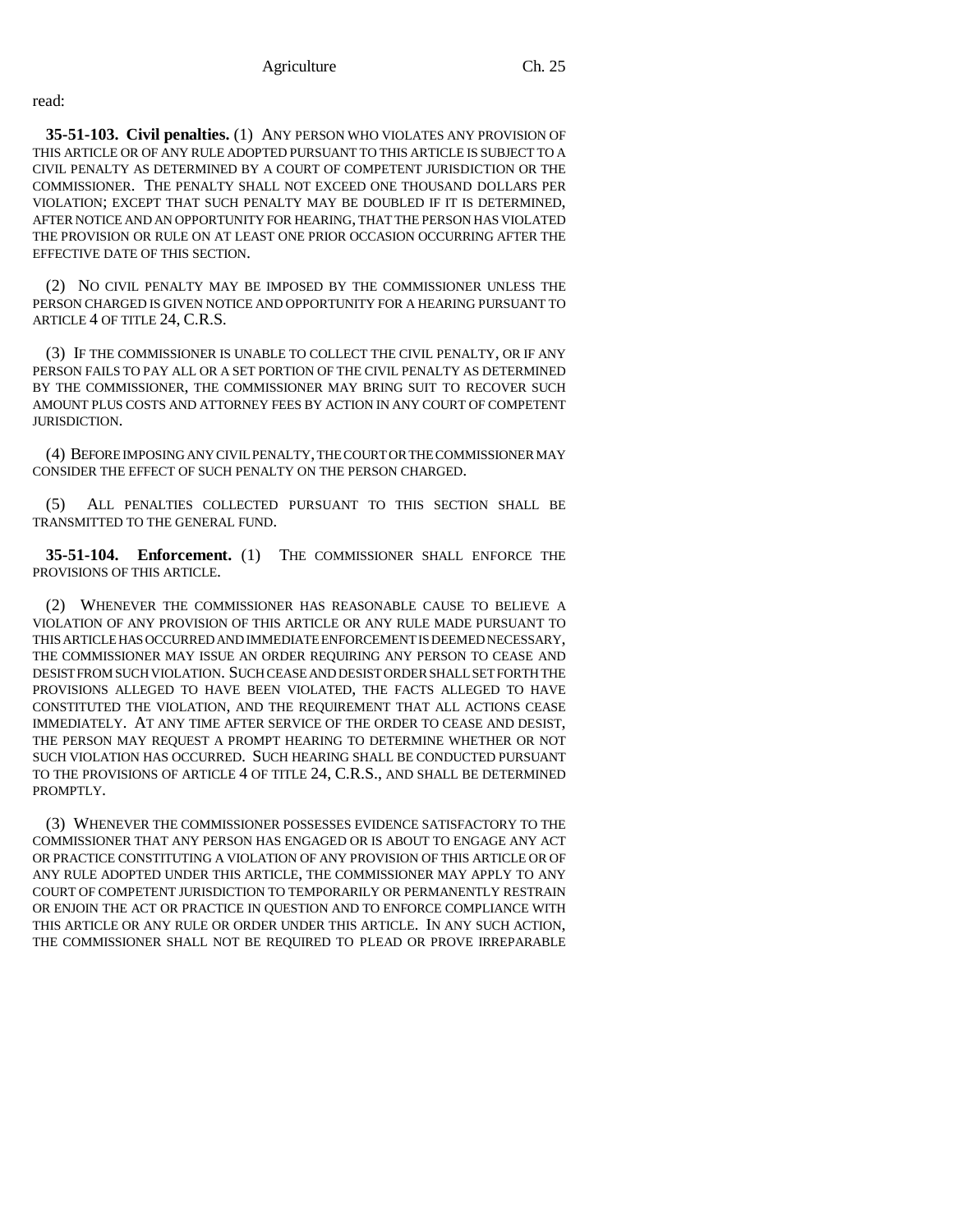INJURY OR THE INADEQUACY OF THE REMEDY AT LAW. UNDER NO CIRCUMSTANCES SHALL THE COURT REQUIRE THE COMMISSIONER TO POST A BOND.

**SECTION 4.** Article 52 of title 35, Colorado Revised Statutes, 1984 Repl. Vol., as amended, is amended BY THE ADDITION OF THE FOLLOWING NEW SECTIONS to read:

**35-52-111.1. Civil penalties.** (1) ANY PERSON WHO VIOLATES ANY PROVISION OF THIS ARTICLE OR OF ANY RULE ADOPTED PURSUANT TO THIS ARTICLE IS SUBJECT TO A CIVIL PENALTY AS DETERMINED BY A COURT OF COMPETENT JURISDICTION OR THE COMMISSIONER. THE PENALTY SHALL NOT EXCEED ONE THOUSAND DOLLARS PER VIOLATION; EXCEPT THAT SUCH PENALTY MAY BE DOUBLED IF IT IS DETERMINED, AFTER NOTICE AND AN OPPORTUNITY FOR HEARING, THAT THE PERSON HAS VIOLATED THE PROVISION OR RULE ON AT LEAST ONE PRIOR OCCASION OCCURRING AFTER THE EFFECTIVE DATE OF THIS SECTION.

(2) NO CIVIL PENALTY MAY BE IMPOSED BY THE COMMISSIONER UNLESS THE PERSON CHARGED IS GIVEN NOTICE AND OPPORTUNITY FOR A HEARING PURSUANT TO ARTICLE 4 OF TITLE 24, C.R.S.

(3) IF THE COMMISSIONER IS UNABLE TO COLLECT THE CIVIL PENALTY, OR IF ANY PERSON FAILS TO PAY ALL OR A SET PORTION OF THE CIVIL PENALTY AS DETERMINED BY THE COMMISSIONER, THE COMMISSIONER MAY BRING SUIT TO RECOVER SUCH AMOUNT PLUS COSTS AND ATTORNEY FEES BY ACTION IN ANY COURT OF COMPETENT JURISDICTION.

(4) BEFORE IMPOSING ANY CIVIL PENALTY, THE COURT OR THE COMMISSIONER MAY CONSIDER THE EFFECT OF SUCH PENALTY ON THE PERSON CHARGED.

(5) ALL PENALTIES COLLECTED PURSUANT TO THIS SECTION SHALL BE TRANSMITTED TO THE GENERAL FUND.

**35-52-111.2. Enforcement.** (1) THE COMMISSIONER SHALL ENFORCE THE PROVISIONS OF THIS ARTICLE.

(2) WHENEVER THE COMMISSIONER HAS REASONABLE CAUSE TO BELIEVE A VIOLATION OF ANY PROVISION OF THIS ARTICLE OR ANY RULE MADE PURSUANT TO THIS ARTICLE HAS OCCURRED AND IMMEDIATE ENFORCEMENT IS DEEMED NECESSARY, THE COMMISSIONER MAY ISSUE AN ORDER REQUIRING ANY PERSON TO CEASE AND DESIST FROM SUCH VIOLATION. SUCH CEASE AND DESIST ORDER SHALL SET FORTH THE PROVISIONS ALLEGED TO HAVE BEEN VIOLATED, THE FACTS ALLEGED TO HAVE CONSTITUTED THE VIOLATION, AND THE REQUIREMENT THAT ALL ACTIONS CEASE IMMEDIATELY. AT ANY TIME AFTER SERVICE OF THE ORDER TO CEASE AND DESIST, THE PERSON MAY REQUEST A PROMPT HEARING TO DETERMINE WHETHER OR NOT SUCH VIOLATION HAS OCCURRED. SUCH HEARING SHALL BE CONDUCTED PURSUANT TO THE PROVISIONS OF ARTICLE 4 OF TITLE 24, C.R.S., AND SHALL BE DETERMINED PROMPTLY.

(3) WHENEVER THE COMMISSIONER POSSESSES EVIDENCE SATISFACTORY TO THE COMMISSIONER THAT ANY PERSON HAS ENGAGED OR IS ABOUT TO ENGAGE IN ANY ACT OR PRACTICE CONSTITUTING A VIOLATION OF ANY PROVISION OF THIS ARTICLE OR OF